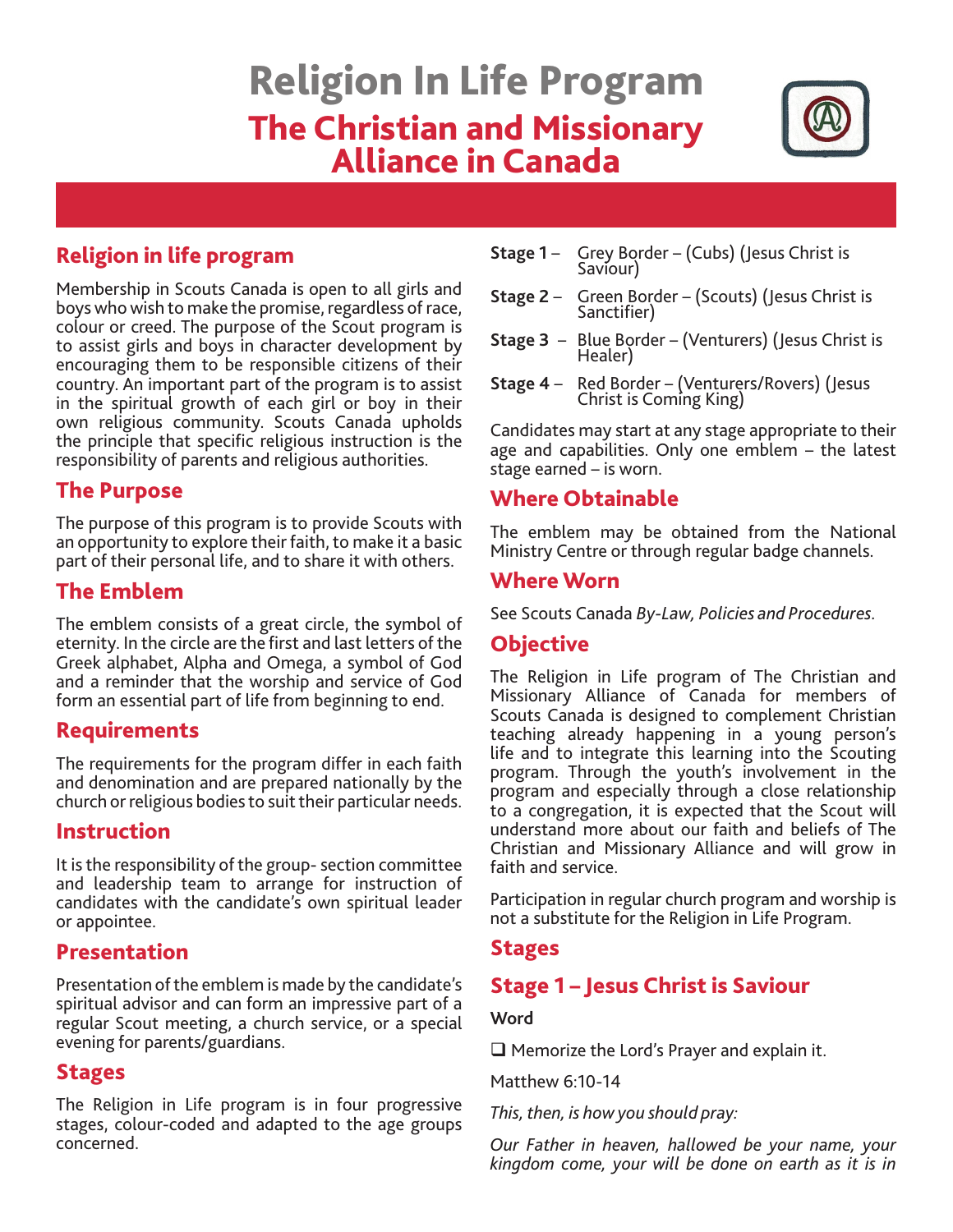*heaven. Give us today our daily bread. Forgive us our debts, as we also have forgiven our debtors. And lead us not into temptation, but deliver us from the evil one. For if you forgive men when they sin against you, your heavenly Father will also forgive you. But if you do not forgive men their sins, your Father will not forgive your sins.*

- $\square$  Be familiar with the Bible
- $\square$  Show where the Old and New Testament are located
- $\square$  Memorize the books of the New Testament in order
- $\Box$  Tell in your own words your favourite Bible story
- $\Box$  Memorize and recite John 3:16
- □ Memorize and recite John 1:12
- $\Box$  Memorize and recite Romans 6:23

 $\Box$  Understand what it means that Jesus Christ is our Saviour

For help visit

- www.cefsuperkids.com
- www.wonderzone.com
- www.childofchrist.com
- http://cbh.gospelcom.net/home.php

 $\Box$  Be able to explain what "salvation" means in the Christian faith. If you need help use

- a Wordless Book, or
- a Gospel Flipper Flapper or Gospel Cub

 $\Box$  Read the book of Mark

Signature of Parent

#### **Worship**

 $\Box$  Attend church or Sunday school for six weeks in a row

 $\Box$  Explain some of the things you feel, do, and say when you worship God

#### **Witness**

 $\Box$  Explain how your behaviour at home, school and church can be a witness for Christ

 $\Box$  Give evidence of an honest attempt to bring at least one friend to church or Sunday school

# Stage 2 – Jesus Christ is Sanctifier

#### **Word**

 $\Box$  Memorize and recite in order the books of the Old and New Testament

 $\Box$  Memorize and recite Galatians 2:20

 $\Box$  Memorize and recite 2 Corinthians 5:1

□ Memorize and recite Galatians 5:22-23

 $\Box$  Read the book of John

Signature of Parent

 $\Box$  Read the book of Genesis

Signature of Parent

 $\Box$  Memorize and recite John 1:12

 $\Box$  Memorize and recite the Ten Commandments

 $\square$  Demonstrating that you understand the meaning of Jesus Christ as Sanctifier, explain your understanding of this term to your leader

#### **Worship**

 $\Box$  Attend church or Sunday school for six weeks in a row

□ Write on paper a prayer using your own words include each of the following sections Adoration, Confession, Thanksgiving, Petition, and Intercession

 $\Box$  Be able to explain in your own words what it means that Jesus Christ is Sanctifier

#### **Witness**

 $\Box$  Communicate how you would apply the Ten Commandments to family life

 $\Box$  Provide some service/ministry to your church and/ or community. Write down your experience and what happened as part of your service.

## Stage 3 – Jesus Christ is Healer

#### **Word**

- $\Box$  Memorize and recite James 5:13-15
- □ Memorize and recite Matthew 8:16-17
- $\Box$  Read Isaiah 53
- Signature of Parent
- $\Box$  Read the book of Psalms
- Signature of Parent